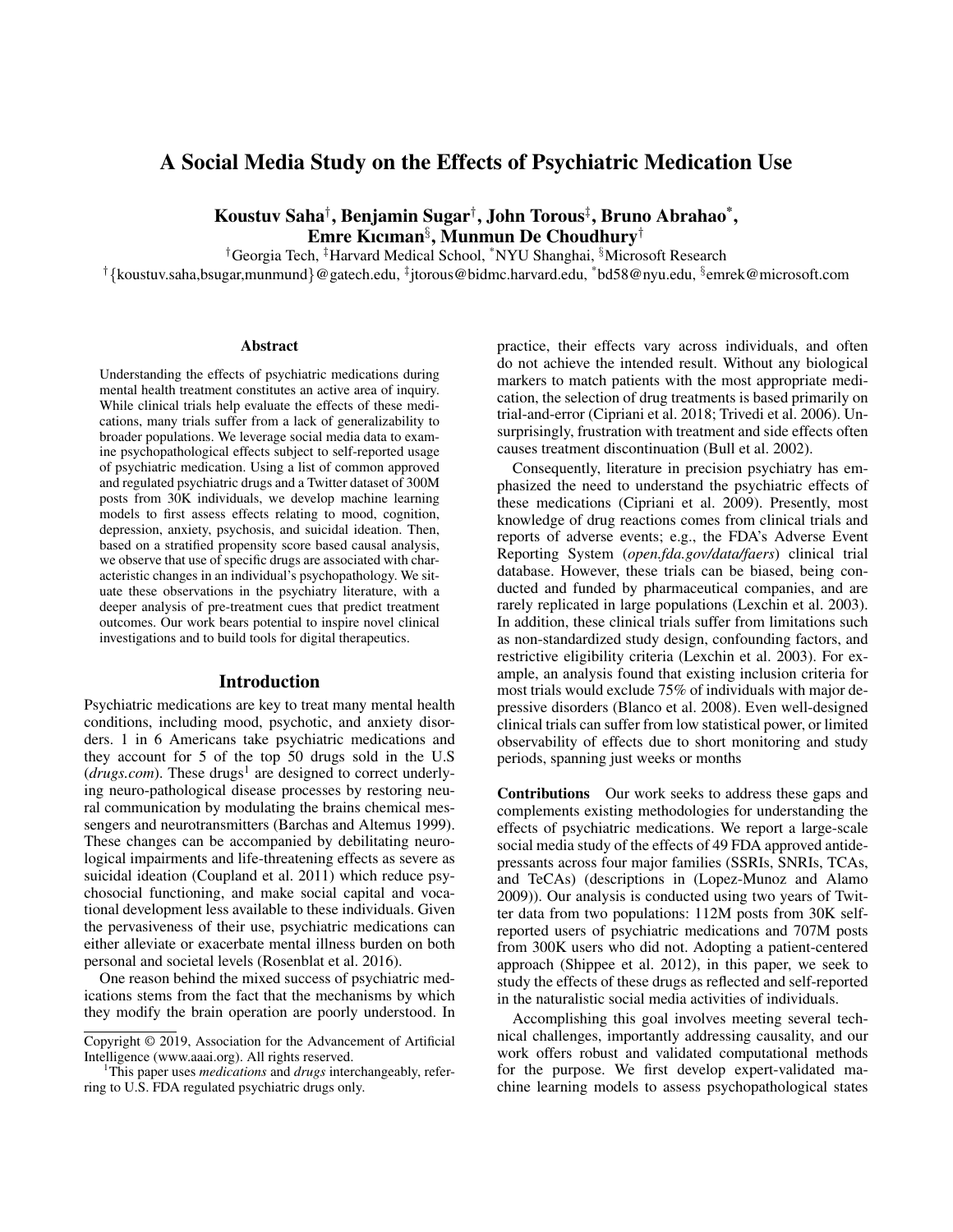known to be affected by psychiatric medications, including mood, cognition, depression, anxiety, psychosis, and suicidal ideation, as given in the literature (Coupland et al. 2011). Using initial social media mentions of drug intake, we then identify individuals likely beginning treatment. Based on a stratified propensity score analysis (Olteanu et al. 2017), we compare post-treatment symptoms in treated individuals to large untreated control population. With an individual treatment effect analysis, we study the relationship between pretreatment mental health signals and post-treatment response.

Findings Our results show that most drugs are linked to a post-treatment increase in negative affect and decrease in positive affect and cognition. We find varying effects both within and between the drug families on psychopathological symptoms (depression, anxiety, psychosis, and suicidal ideation). Clinically speaking, SSRIs are associated with worsening symptoms, whereas TCAs lead to improvements. Studying the individual-specific outcomes, our analyses help associate drug effectiveness with individuals' psycholinguistic attributes on social media.

Clinically, our findings reveal signals of the most common effects of the psychiatric medications over a large population, with the potential for improved characterization of their occurrence. Technologically, we show the potential of novel technologies in digital therapeutics, powered by large-scale social media analyses, to support digital therapeutics (Vieta 2015). These tools can improve the identification of adverse outcomes, as well as the behavioral and lifestyle changes in the heterogeneous outcomes of psychiatric drugs.

Privacy, Ethics, and Disclosure Given the sensitive nature of our work, despite working with public social media data, we are committed to securing the privacy of the individuals in our dataset. We use paraphrased examples of content and avoid personally identifiable information. Our findings were corroborated with our co-author who is a boardcertified psychiatrist. *However, our work is not intended to replace clinical evaluation by a medical professional, and should not be used to compare or recommend medications.*

## Background and Related Work

Psychiatric Drug Research and Prescriptions The mechanisms of action of many psychiatric drugs and the basis for specific therapeutic interventions, are not fully understood. Among other hypotheses, the monoanime hypothesis postulates that these drugs target the neurotransmitters serotonin, norepinephrine and dopamine, associated with feelings of well-being, alertness, and pleasure (Barchas and Altemus 1999). From the monoamine standpoint, medications are classified into families, based on their brain receptor affinities, which distinguish their mechanism of action.

Antidepressant research has grown tremendously, ever since Imipramine, and other Tricyclic Antidepressants (TCAs) were discovered and found to be effective (Gillman 2007). However, TCAs have a broad spectrum of neurotransmitter affinities, which may often lead to undesirable side effects, such as liver toxicity, excessive sleepiness, and sexual dysfunction (Frommer et al. 1987). Several other compounds have since been introduced whose development was guided by the idea that increasing the selectivity of the target of action to individual neurotransmitters would, in theory, limit the incidence of side effects while maintaining the effectiveness of TCAs (Lopez-Munoz and Alamo 2009). These include Tetracyclic Antidepressants (TeCA), Serotonin Norepinephrine Reuptake Inhibitors (SNRI), and Selective Serotonin Reuptake Inhibitors (SSRI).

Given these biochemical underpinnings, historically psychiatric care has adopted a "Disease-Centered Model" (Moncrieff and Cohen 2009), one that justifies prescribing medications on the assumption that they help correct the biological abnormalities related to psychiatric symptoms. However, this model neglects the psychoactive effects of the drugs. Consequently, a "Drug-Centered Model" has been advocated (Moncrieff and Cohen 2009), enabling patients to exercise more control over their pharmacotherapy, and moving treatment in a collaborative direction between clinicians and patients. Our work builds on this notion towards a "Patient-Centered Model" (Shippee et al. 2012), where psychiatrists could leverage complementary techniques (such as stratifying users on their naturalistic digital footprints) to prescribe medications.

Understanding Effects of Psychiatric Drugs The efficacy, safety, and approval of psychiatric drugs are typically established through clinical trials. In one such trial, the randomized controlled trial (RCT), participants are randomly assigned to a treatment or a control group, where the former receives a particular drug, and the latter receives a placebo (eg. a sugar pill with no drug content). Then, the effects of the treatment are measured as a difference in the two groups following the drug intake. A major weakness of these trials is that they are often conducted on individuals who may significantly differ from actual patients, and often, they are not externally validated to a larger and a more representative population (Hannan 2008). As an alternative, a study design that has gained interest is observational study (Hannan 2008). The advantage here is that they enable the researchers to conduct subset analyses that can help to precisely identify which patients benefit from each treatment. Similarly, we use large-scale longitudinal data and a causal approach to not only examine the effects of psychiatric drugs, but also to provide a framework that finds insights about their effectiveness across strata of populations.

## Pharmacovigilance, Web, and Social Media

Pharmacovigilance is "the science and activities relating to the detection, assessment, understanding, and prevention of adverse effects or any other drug-related problem" (WHO 2002). Over the years, pharmacovigilance has become centered around data mining of clinical trial databases and patient-reported data. Recently, patient-generated activity online has also been used to understand pharmacological effects in large populations (Harpaz et al. 2017). White et al. (2016) found that web search logs improve detection of adverse effects by 19%, compared to an offline approach.

Social media studies of drug and substance use, including behavioral changes, adverse reactions, and recovery have garnered significant attention in HCI (Chancellor et al. 2019,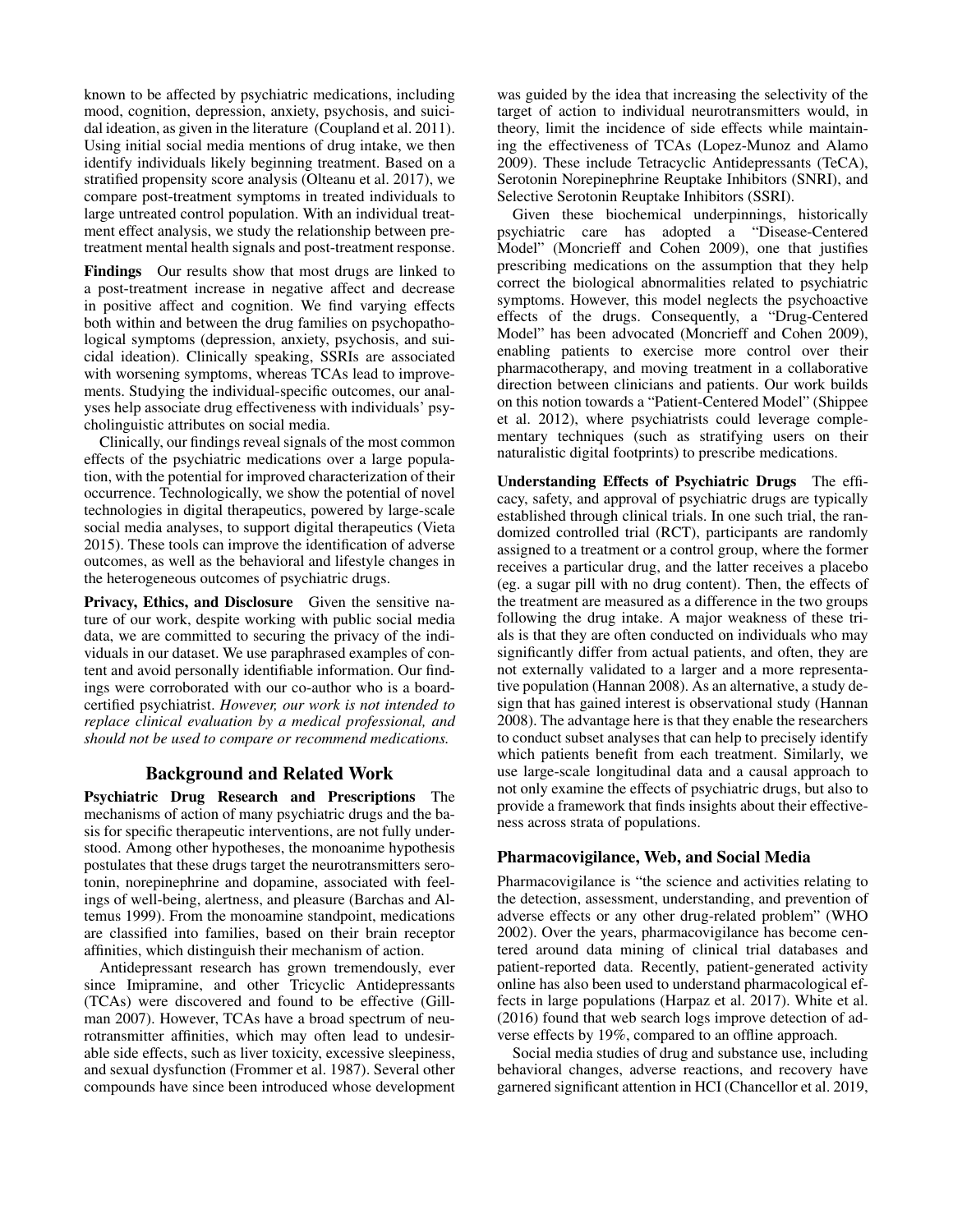Kıcıman et al. 2018, Liu et al. 2017). Recent research has studied the abuse of prescription drugs, by leveraging drug forums (MacLean et al. 2015), Twitter (Sarker et al. 2015), and Reddit (Gaur et al. 2018). Social media has also facilitated the identification of adverse drug reactions at the population level using self-reports (Lardon et al. 2015) as well as the mentions of side effects of adverse drug reaction on Twitter (Nikfarjam et al. 2015).

Social media enables individuals to candidly share their personal and social experiences (Kıcıman et al. 2018, Olteanu et al. 2017, Saha et al. 2019b), thereby providing low-cost, large-scale, non-intrusive data to understand naturalistic patterns of mood, behavior, cognition, social milieu, and even mental and psychological states, both in real-time and longitudinally (Chancellor et al. 2016, Coppersmith et al. 2014, De Choudhury et al. 2013, Dos Reis and Culotta 2015, Saha et al. 2019a, Yoo and De Choudhury 2019). In characterizing drug use, being able to quantify these psychopathological attributes is extremely powerful.

Nevertheless, we observe a gap that digital pharmacovigilance studies, particularly those using social media, have largely targeted the named adverse effects of drugs (e.g., "headache", "palpitations", "nausea"), and have not measured broader forms of symptomatic changes longitudinally. To fill this gap, our work draws on theoretically grounded methodologies, including lexicon-based and machine learning approaches, to measure the symptomatic outcomes of psychiatric drug use longitudinally, including mood, cognition, depression, anxiety, psychosis, and suicidal ideation.

#### Data

This work leverages Twitter timeline data of individuals who self-report their use of psychiatric medications. The data collection involve: 1) curating a list of psychiatric medications; 2) using this list to collect Twitter posts that mentioned these medications; 3) identifying and filtering for only those posts where users self-reported about personal medication intake (using a personal medication intake classifier, and 4) collecting the timeline datasets of these individuals who selfreported psychiatric medication intake, and additionally doing that for another set of users who did not self-report psychiatric medication intake. We explain these steps here:

Psychiatric Medication List We scope our work to a list of FDA approved antidepressants and antidepressant augmentation drugs. We crawl a hand-curated set of Wikipedia pages of these drugs, to collect brand names, generic names, and drug family information to obtain a list of 297 brand names mapped to 49 generic names, grouped into four major families: SNRI, SSRI, TCA, TeCA. Our clinician co-author established the validity and relevance of this final list.

Twitter Data of Psychiatric Medication Usage We query the Twitter API for public English posts mentioning these drugs (brand or generic name) between January 01, 2015 and December 31, 2016 to obtain 601,134 posts by 230,573 unique users. A two year period balances concerns about being long enough to avoid confounds by idiosyncratic events and seasonal changes, but short enough to avoid major



Figure 1: (a) Monthly distribution and the number of posts in logarithmic scale for the top 20 medications (darker colors correspond to greaeter density); (b) Mean distribution of User Attributes in Treatment and Control datasets.

*I'm taking my first dose of X tonight.*

*I was depressed & psychiatrist gave me X, slept for two days! First day on X. Dose 1 taken, and I already feel weird from it. Just took X for the first time. Let's see how it goes I got brain zaps if I took X<sup>1</sup> even an hour late. Changed to X<sup>2</sup> now! My no-med experiment went horribly awry, so I'm starting X today*

Table 1: Example paraphrased self-reports of psychiatric medication usage. Drug names are masked.

changes in social media use and drug prescription policies. This also enables us to collect sufficient pre- and post- medication usage timeline data for our ensuing analyses.

Personal Medication Intake Classifier Since mentioning a medication in a tweet does not necessarily indicate its usage, we filter out those posts that were first-person reports of using these medications. For this purpose, we employ a machine learning classifier built in a recent work (Klein et al. 2017). This classifier distinguishes Twitter posts into the binary classes (yes or no) if there is a self-report about personal medication intake. We replicate this model and train it on an expert-annotated dataset of 7,154 Twitter posts (dataset published in Klein et al. 2017). The classifier uses an SVM model with linear kernel and shows a mean k-fold (k=5) cross-validation accuracy and F1-score of 0.82 each.

We use this classifier to label the 601,134 medicationmention posts to find that 93,275 of these posts indicate medication self-intake (example posts in Table 1). Figure 1a shows the monthly and overall distribution of the top 20 drugs in our dataset. We find that SSRIs (eg. Sertraline, Escitalopram, Fluoxetine) rank highest in the distribution. This aligns with external surveys on the most prescribed psychiatric drugs in that time which found that the top 5 antidepressants captured over 70% of the prescription volumes<sup>2</sup>.

Compiling Treatment and Control Datasets The above 93,275 medication usage posts were posted by 52,567 unique users from whom we then collect Twitter metadata such as the number of tweets, followers, followees, and account creation date. To limit our analyses to typical Twitter users, we remove users (e.g., celebrities or typically inactive users) with more than 5000 followers or followees or posted

<sup>2</sup> *psychcentral.com/blog/top-25-psychiatric-medications-*

*for-2016*, *lab.express-scripts.com/lab/drug-trend-report/media/ 29f13dee4e7842d6881b7e034fc0916a.ashx*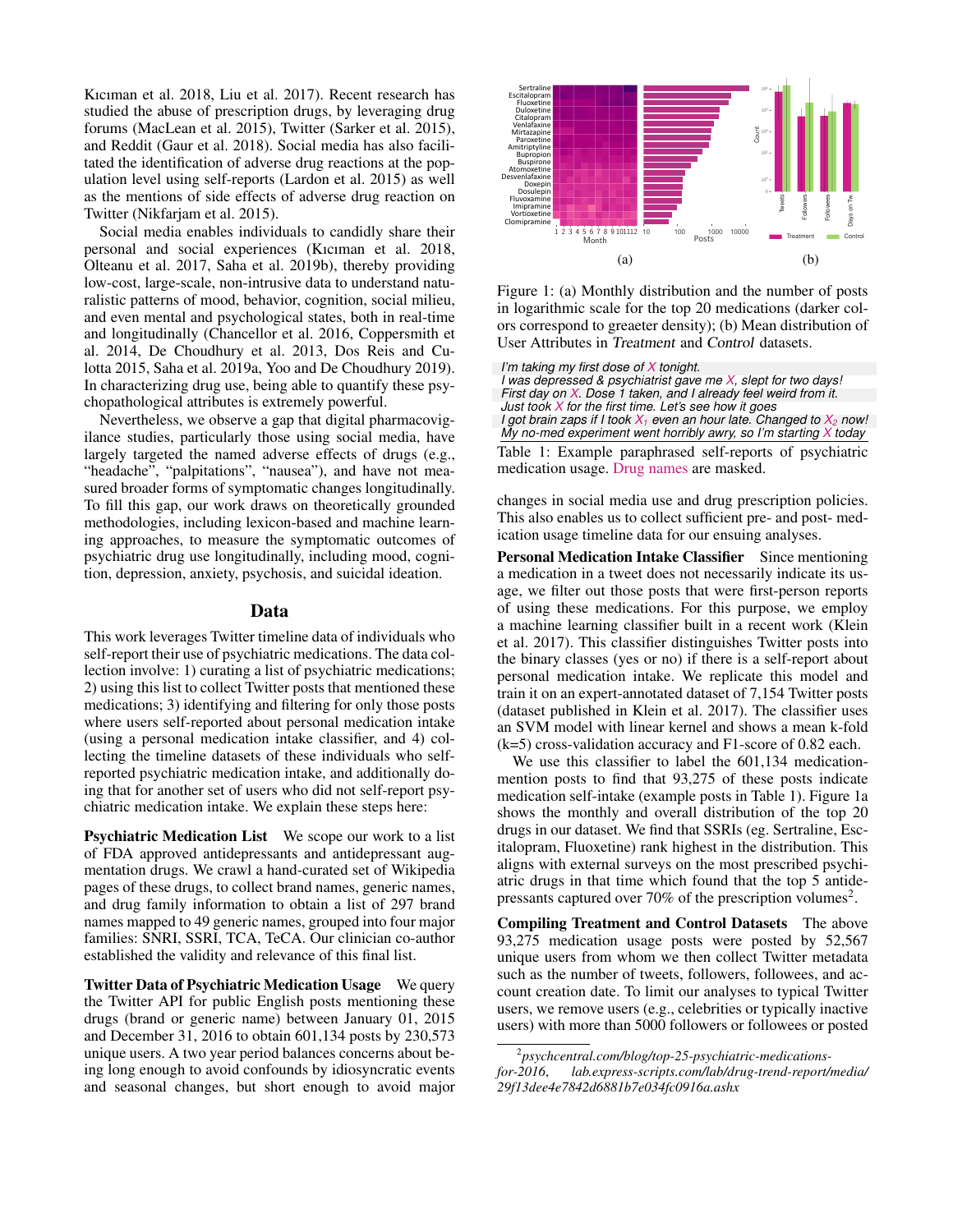

Figure 2: Schematic diagram of propensity score analysis.

outside the range of 200 to 30,000 tweets—a choice motivated from prior work (Pavalanathan and Eisenstein 2016). For the remaining 34,518, we collect the timeline data between January 01, 2014 and February 15, 2018, to obtain a total of 112,025,496 posts. Finally, we limit our dataset to those users who posted both before and after their first selfreported use of medication and did not self-report the use before 2015. The resultant timeline dataset of 23,191 users is referred to hereon as the Treatment dataset.

Additionally, we build a Control dataset of users who did not self-report using psychiatric medication. We obtain 495,419 usernames via the Twitter streaming API and prune this list (as above) and remove accounts that did not exist pre-2015. We collect the timelines of the remaining 283,374 users, for a total 707,475,862 posts. Figure 1b shows the mean distribution of Twitter attributes in our two datasets.

### **Methods**

Study Design and Rationale Recall that our research objective is to examine the effects of psychiatric medications in terms of the changes in mental health symptoms. Effectively answering this question necessitates the use of causal methods to reduce biases associated with the observed effects following the reported medication usage. The effects of drugs are most often measured through Randomized Controlled Trials (RCTs) in clinical settings (Cipriani et al. 2018; Szegedi et al. 2005). Due to the limitations of this approach, noted in the "Background and Related Work" section, and because of the potential advantages of a "Patient Centered Model" that focuses on using the naturalistic self-reports of individuals regarding their psychiatric medication use, this work adopts an observational study design. We do acknowledge that observational studies are weaker than RCTs in making conclusive causal claims like ones needed to accomplish the goals of this paper, but they provide complementary advantages over RCTs in many aspects (Hannan 2008). Literature in statistics also provides support for these methods and similar frameworks have been leveraged in previous quantitative social media studies (De Choudhury et al. 2016, Kıcıman et al. 2018, Olteanu et al. 2017, Saha et al. 2018).

Specifically, we adopt a causal inference framework based on matching, which simulates an RCT setting by controlling for as many covariates as possible (Imbens and Rubin 2015). This approach is built on the potential outcomes framework, which examines whether an outcome is caused by a treatment  $T$ , by comparing two potential outcomes: 1)  $Y_i(T = 1)$  when exposed to T, and 2)  $Y_i(T = 0)$  if there was no T. However, it is impossible to obtain both of these outcomes for the same individual. To overcome this challenge of missing data, this framework estimates the missing counterfactual outcome for an individual based on the outcomes of other similar (matched) individuals (in terms of their covariate distribution). In particular, we employ stratified propensity score analysis (Olteanu et al. 2017) to match and then to examine the symptomatic outcomes in the Treatment and Control individuals by measuring the relative treatment effect of the drugs (see Figure 2 for an overview).

### Constructing Before and After Samples

As our setting concerns measuring the changes *post* reported usage of the medications, we divide our datasets into Before and After samples around their dates of treatment. For every Treatment user, we assign the date of their first medicationintake post as their treatment date. We assign each individual in the Control dataset a placebo date, matching the nonparametric distribution of treatment dates of the Treatment dataset, to mitigate the effects of any temporal confounds. For this, we ensure that the treatment and placebo dates follow similar distribution by non-parametrically simulating placebo dates from the pool of treatment dates. We measure the similarity in their distribution using Kolmogorov– Smirnov test to obtain an extremely low statistic of 0.06, indicating similarity in the probability distribution of treatment and placebo dates (Figure 3b). We then divided our Treatment and Control datasets into Before and After samples based on the treatment and placebo dates.

#### Defining and Measuring Symptomatic Outcomes

Drawing on the psychiatry and psychology literature (Pennebaker et al. 2003, Rosenblat et al. 2016), next, we measure mental health symptomatic outcomes, subject to the reported usage of the medications in the above-constructed user samples, based on the changes in mood, cognition, depression, anxiety, stress, psychosis, and suicidal ideation. We use the following approaches:

Affect and Cognition To measure the affective and cognitive outcomes, similar to prior work (Ernala et al. 2017, Saha et al. 2018), we quantify psycholinguistic shifts in affect and cognition. In particular, we use the changes in the normalized occurrences of words in these categories per the well-validated Linguistic Inquiry and Word Count (LIWC) lexicon (Tausczik and Pennebaker 2010). These categories include *positive* and *negative affect* for affect, and *cognition mechanics*, *causation*, *certainty*, *inhibition*, *discrepancies*, *negation*, and *tentativeness* for cognition.

Depression, Anxiety, Stress, Psychosis, Suicidal Ideation We quantitatively estimate these measures from social media by building several supervised learning based classifiers of mental health attributes. Our approach is inspired by recent work where mental health attributes have been inferred in unlabeled data by transferring a classifier trained on a different labeled dataset (Saha and De Choudhury 2017). To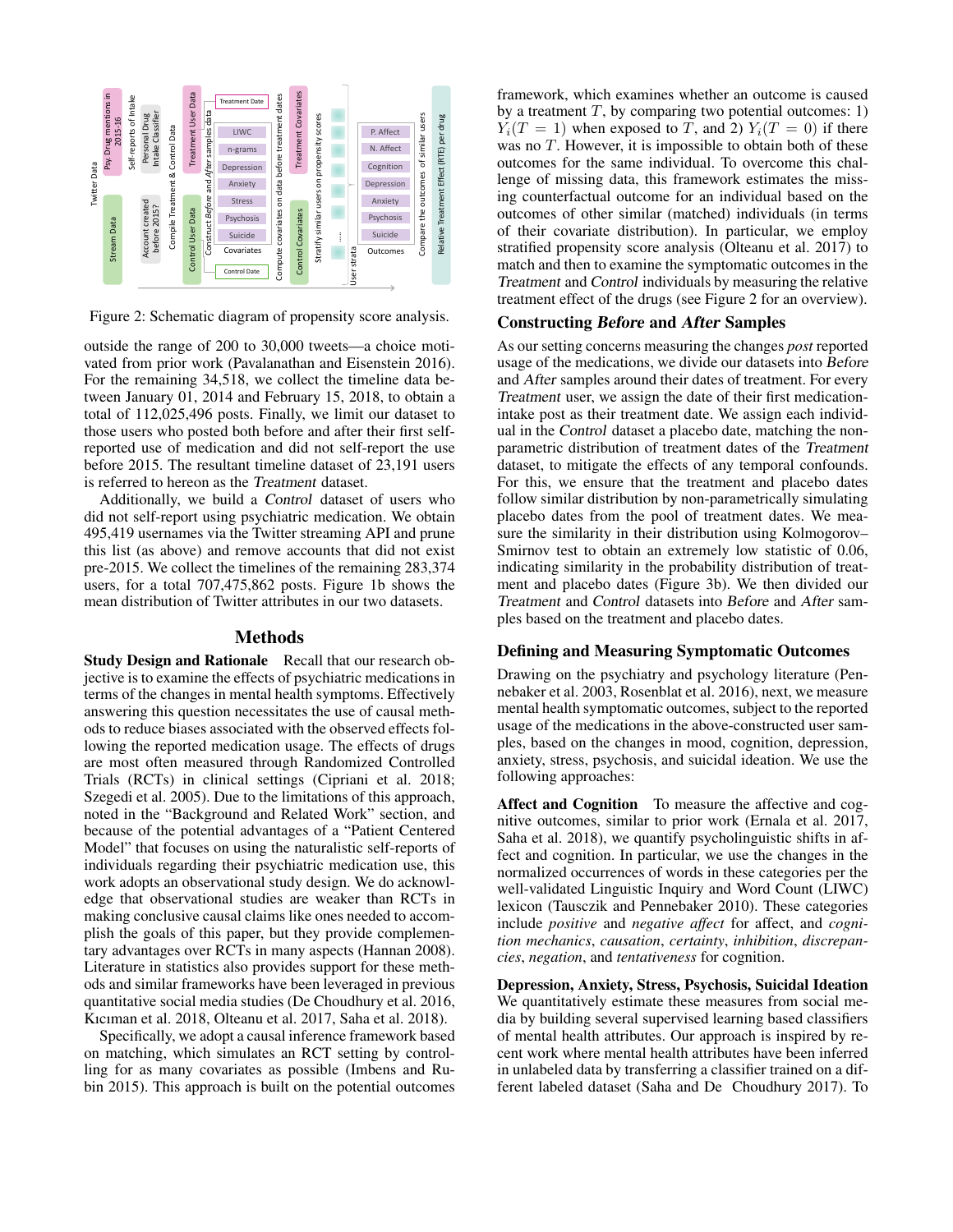train such classifiers for use in our work, we identify several Reddit communities that are most closely associated with these measures. That is, the positive examples in our training data comprise posts shared on *r/depression* for depression, *r/anxiety* for anxiety, *r/stress* for stress, *r/psychosis* for psychosis, and *r/SuicideWatch* for suicidal ideation. On the other hand, negative examples are extracted from the collated sample of 20M Reddit posts gathered from 20 subreddits that appear on the landing page of Reddit during the same period of our Twitter data sample, such as *r/AskReddit*,*r/aww*, *r/movies*, and others.

These classifiers are SVM models with linear kernels and use 5000 n-grams (n=1,2,3) as features. We use a *balanced* number of examples for the two classes in training, and we tune the parameters of the classifiers using  $k$ -fold  $(k=5)$  cross-validation (Chandrasekharan et al. 2018). Table 2 summarizes the size of the datasets and the accuracy metrics. Figure 3a shows the ROC curves of these classifiers. These classifiers show a mean cross-validation accuracy ranging between 0.79 and 0.88 and mean test accuracy ranging between 0.81 and 0.91. Table 3 reports the top 10 features in each of the classifiers. Several top  $n$ -gram features such as *depression*, *stress*, *hope*, *help*, and *feel*, are contextually related to mental health.

*Establishing Model Validity.* Since our next goal is to employ these classifiers, trained on Reddit data, to automatically infer the symptomatic outcomes in the Twitter user samples—a platform with distinct norms and posting style, we present a series of evaluation tests to demonstrate the validity of the transfer approach and the transferred classifiers. 1) First, motivated from prior work (Saha et al. 2017), we conduct a linguistic equivalence test between the Reddit training dataset, and the Twitter unseen dataset based on a word-vector similarity approach. Using word-vectors (pre-trained on Google News dataset of over 100 billion tokens), we find the vector similarity of the top 500  $n$ -grams in the Reddit and Twitter corpuses to be 0.95. This shows high content similarity across the two platforms, in turn justifying the transfer approach. 2) 2) Second, we find that the top features of these classifiers align with that of similar mental health classifiers built on Twitter to identify depression (De Choudhury et al. 2013), anxiety (Dutta et al. 2018), stress (Lin et al. 2014), psychosis (Birnbaum et al. 2017), and suicidal ideation (Burnap et al. 2015). This indicates the construct validity of the transferred classifiers. 3) Third, we demonstrate convergence and divergence validity and present a qualitative validation of the outputs of these classifiers. Two researchers manually inspected 170 randomly selected Twitter posts on mental health symptoms, spanning both user samples. Using the methodology outlined in Bagroy et al. (2017) that draws up the DSM-5 clinical framework, they rated each Twitter post on a binary Likert scale (high/low) to assess levels of expressed depression, anxiety, stress, psychosis, or suicidal ideation. We find high (87%) agreement between the manual ratings and the classifiers' respective labels. This aligns with prior work where similar agreements have been reached between classifier outcomes and annotations of mental health experts (a Fleiss'  $\kappa$ =0.84 was reported in Bagroy et al. (2017)).

#### Matching For Causal Inference

Matching Covariates When conditioned on highdimensional covariate data, matching is known to significantly minimize bias compared to naive correlational analyses (Imbens and Rubin 2015). Our approach controls for a variety of covariates so that the compared Control and Treatment groups show similar pre-treatment online behavior. The 1<sup>st</sup> set of covariates includes users' *social attributes* (count of tweets, followers, followees, duration on the platform and frequency of posting). The  $2<sup>nd</sup>$  set corresponds to the distribution of word usage in the Twitter timelines, where for every user, we build a vector model on the top  $2,000$  unigrams. The  $3<sup>rd</sup>$  set consists of normalized use of psycholinguistic attributes in the posts, i.e, distribution across 50 categories in the LIWC lexicon (Tausczik and Pennebaker 2010), across *affective*, *cognitive*, *lexical*, *stylistic*, and *social* attributes.

Finally, to minimize the confounding effects of an individual's mental health conditions prior to treatment, in the 4<sup>th</sup> set we control for the users' mean aggregated usage of posts indicative of *depression*, *anxiety*, *stress*, *psychosis*, and *suicidal ideation*, assessed using the classifiers described above. Note that there is typically a significant time-lag between the onset of mental illness and the first treatment people receive (Hasin et al. 2005; Oliver et al. 2018). Therefore, matching on these pre-treatment symptoms should capture and account for the individual's already existing mental health condition. That is, our matched comparisons should on average be comparing people with a given mental illness who receive treatment to their counterparts who have the same symptoms but did not receive treatment.

Propensity Score Analysis We use matching to find pairs (generalizable to groups) of Treatment and Control users whose covariates are statistically very similar to one another, but where one was *treated*, and the other was not. The propensity score model matches users based on their *likelihood* of receiving the treatment, or the propensity scores. Our stratified matching approach groups individuals with similar propensity scores into strata (Kıcıman et al. 2018). Every stratum, therefore, consist of individuals with similar covariates. This helps us to isolate and estimate the effects of the treatment within each stratum.

To compute the propensity scores, we build a logistic regression model that predicts a user's treatment status based on their covariates. Next, we discard the outliers in the propensity scores (outside the range of 2 standard deviations from the mean), and segregate the remaining distribution into 100 strata of equal width. To further ensure that our causal analysis per stratum remains restricted to a sufficient number of similar users, we remove those strata with very few Treatment or Control users, as is common practice in causal inference research (De Choudhury et al. 2016). With a threshold of at least 50 users per group in a stratum, this approach gave 63 strata that consisted of 23,163 Treatment and 122,941 Control individuals (Figure 3c).

Quality of Matching To ensure that we matched statistically comparable Treatment and Control users, we evaluate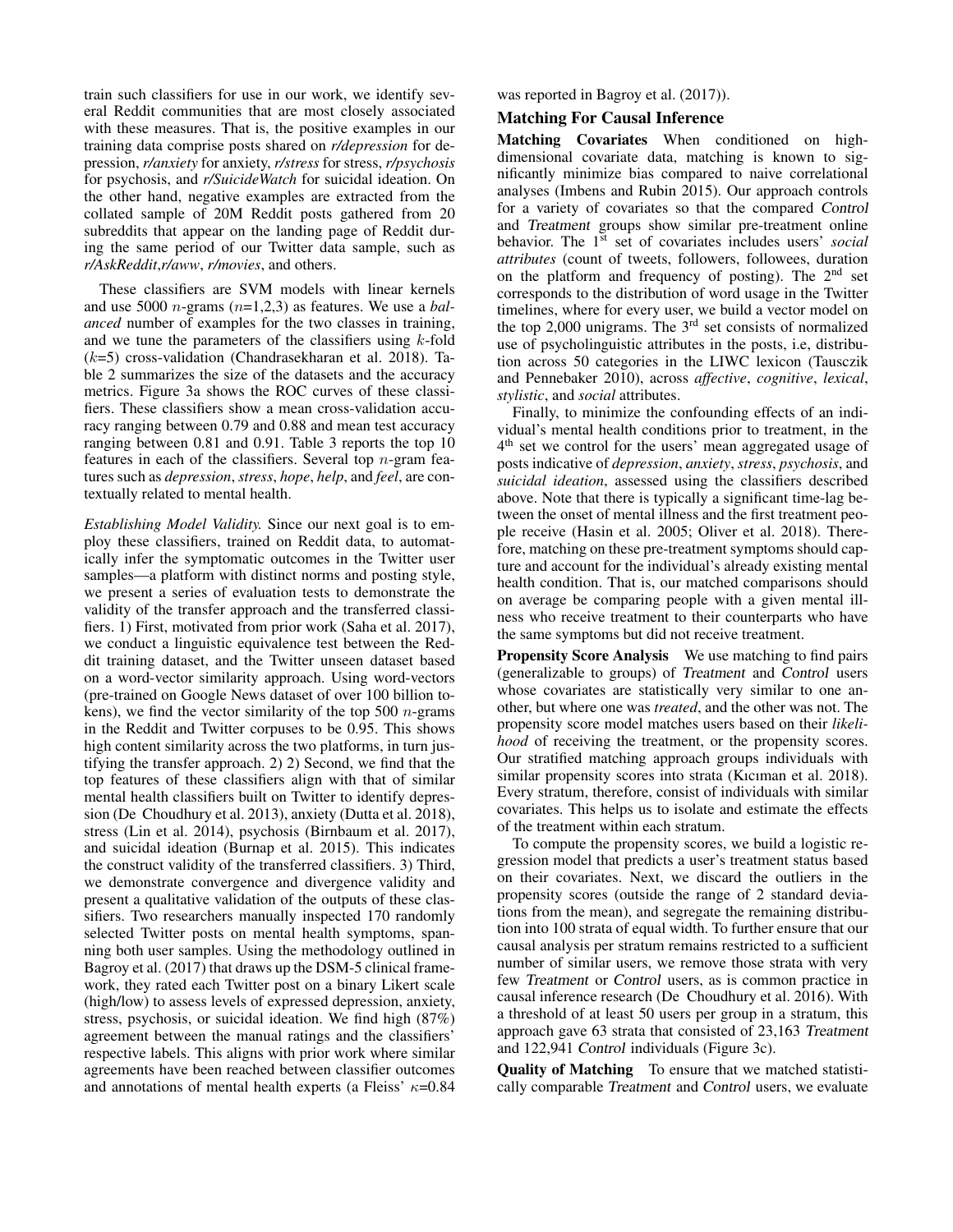| <b>CV</b>                    | <b>Precision</b><br>Test        | <b>CV</b> | Recall<br>Test            | C٧           | Accuracy<br><b>Test</b>     | <b>Depression</b><br>Feature | Score             | Anxiety<br>Feature | Score                       | <b>Stress</b><br>Feature | Score             | <b>Psychosis</b><br>Feature                                        | Score             | Suicidal Idn.<br>Feature | <b>Score</b>      |
|------------------------------|---------------------------------|-----------|---------------------------|--------------|-----------------------------|------------------------------|-------------------|--------------------|-----------------------------|--------------------------|-------------------|--------------------------------------------------------------------|-------------------|--------------------------|-------------------|
| Depression (40,000; 555,955) |                                 |           |                           | concerns     | $\overline{\phantom{0}}$ .6 | forgetting                   | $-6$              | stress             | $-1.4$                      | psychosis                | $\blacksquare$ .5 | help                                                               | $\blacksquare$ .4 |                          |                   |
| .88                          | 86                              | .88       | .82                       | .88          | .82                         | it looks like                | $\Box$ .5         | it looks           | $\Box$ .6                   | help                     | $\blacksquare$ .4 | sona                                                               | $\blacksquare$ .4 | friends                  | $\blacksquare$ .4 |
|                              |                                 |           | Anxiety (40,000; 238,689) |              |                             | here are                     | $\blacksquare$ .5 | does it            | $\Box$ .6                   | trv                      | $-1.4$            | psychotic                                                          | $\blacksquare$ .4 | anvmore                  | $-1.4$            |
| .82                          | .91                             | .82       | .90                       | .82          | .91                         | forgetting                   | $\blacksquare$ .4 | looks like         | $\overline{\phantom{0}}$ .6 | work                     | $\Box$ 3          | hope                                                               | $\blacksquare$ 3  | never                    | $-1.4$            |
|                              |                                 |           | Stress (5,000; 5,969)     |              |                             | know                         | $-1.4$            | concerns           | ∎.6                         | feel                     | $\Box$ .3         | experience                                                         | $-3$              | family                   | $\blacksquare$ .4 |
| .79                          | .92                             | .79       | .91                       | .79          | .92                         | all really                   | $\blacksquare$ .4 | posting            | $-1.5$                      | things                   | $\blacksquare$ .2 | help                                                               | $\blacksquare$ 3  | suicide                  | $-1.4$            |
|                              |                                 |           | Psychosis (5,000; 3,439)  |              |                             | depression                   | $\blacksquare$ .4 | anxiety            | $\blacksquare$ .4           | vou can                  | $\blacksquare$ .3 | schizophenia                                                       | — З               | people                   | $\blacksquare$ .4 |
| .87                          | .85                             | .87       | .81                       | .87          | .81                         | have spaces                  | $\blacksquare$ 3  | around             | $\Box$ .4                   | life                     | $\blacksquare$ .2 | symptoms                                                           | $\blacksquare$ 3  | end                      | $\blacksquare$ .4 |
|                              | Suicidal Idn. (40,000; 276,769) |           |                           |              |                             | suicidal                     | $\blacksquare$ .3 | feel               | $-14.5$                     | take                     | $\Box$ .2         | medication                                                         | $\blacksquare$ .2 | think                    | $\Box$ .3         |
| .78                          | .91                             | .78       | .91                       | .78          | .91                         | feeling                      | $\blacksquare$ .2 | attack             | $\blacksquare$ .3           | need to                  | $\blacksquare$ .2 | weed                                                               | $\blacksquare$ .2 | around                   | $\blacksquare$ 3  |
|                              |                                 |           |                           | $\mathbf{r}$ | $\cdot$ $\sim$              |                              |                   |                    |                             |                          |                   | Table 3: Top 10 Features in the mental health outcome classifiers. |                   |                          |                   |

Table 2: Mental health classifiers (training and test data size), crossvalidation and test accuracies.



Figure 3: (a) ROC curves of the classifiers that measure symptomatic outcome, (b) Treatment dates distribution, (c) Propensity score distribution (shaded region represents those dropped in our analysis), (d) Quality of matching

the balance of their covariates. We compute the standardized mean difference (SMD) across covariates in the Treatment and Control groups in each of the 63 valid strata. SMD calculates the difference in the mean covariate values between the two groups as a fraction of the pooled standard deviation of the two groups. Two groups are considered to be balanced if all the covariates reveal SMD lower than 0.2 (Kıcıman et al. 2018), a condition which all our covariates satisfied. We also find a significant drop in the mean SMD from 0.029 (max=0.31) in the unmatched datasets to 0.009 (max=0.05) in the matched datasets (Figure 3d).

Characterizing the Propensity Strata of Users To understand how the subpopulations across the several strata



Figure 4: Distribution of words by users across strata by psycholinguistic categories of: a) affect, b) cognition.

vary, we characterize their psycholinguistic attributes. Figure 4 plots the usage of affective and cognitive words across all the strata. The propensity score model distributed these users in such a way that the users with a greater tendency to use affective and cognitive words mostly occur in the lower and middle strata, whereas those with a lower tendency to use these words predominantly occur in the higher strata.

Measuring Changes in the Outcomes. To quantify the effects of self-reported psychiatric medication use, we compute the change in the symptomatic outcomes, weighted on the number of Treatment users in each stratum. For this, we first determine the Relative Treatment Effect (RTE) of the drugs per outcome measure in every stratum, as a ratio of the likelihood of an outcome measure in the Treatment group to that in the Control group (Kıcıman et al. 2018). Next, using a weighted average across the strata, we obtain the mean RTE of the medications per outcome measure. We compute the mean RTE for all the drugs and aggregate that for the drug families. An outcome RTE greater than 1 suggests that the outcome *increased* in the Treatment users, whereas an RTE lower than 1 suggests that it decreased in the Treatment users, following the reported use of psychiatric medication.

## Exploring Individual-Specific Effects

We finally aim to study how the drugs affect individuals who vary in their pre-existing psychological state. So once we calculated the treatment effect of the drugs, we explore its relationship with the individuals' psycholinguistic attributes (as obtained by LIWC). For this, in every stratum, we first build separate linear regression models for all the outcomes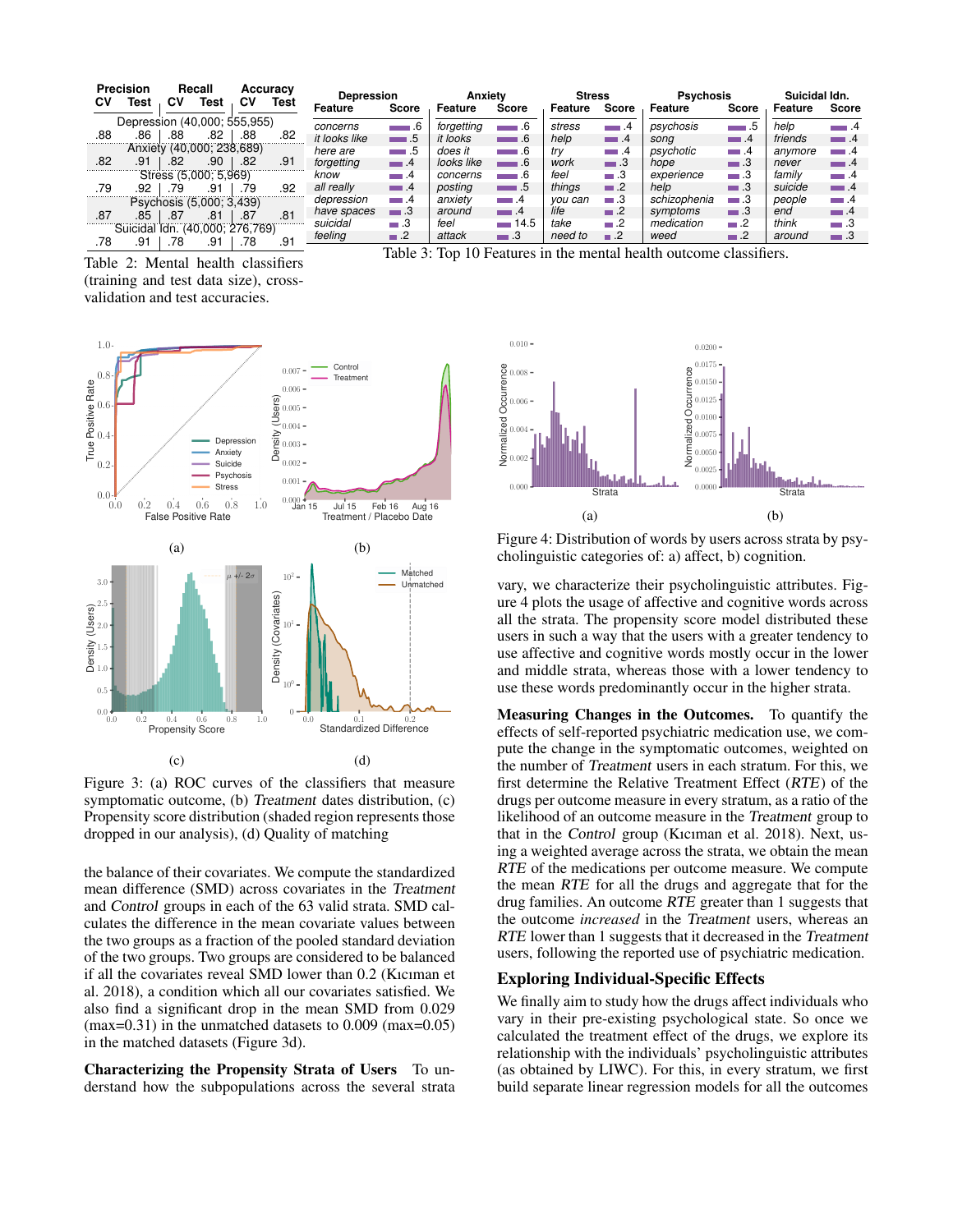

Figure 5: (a) Distribution of effect size magnitude in the outcome change between Treatment and Control users; (b) Distribution of RTE across all the Treatment users.

of Control users with their covariates as predictors. Using these models we predict the counterfactual outcomes of the Treatment users in the strata – that is, the outcome for each treated user if they had not taken the drug. Next, for every user, we obtain the ratio of the predicted and actual value of the outcome. This essentially quantifies how much a Treatment user is individually effected by treatment, and is referred to as the Individual Treatment Effect (ITE) in individualized and precision medicine literature (Lamont et al. 2018). Finally, we measure the association between pretreatment psycholinguistic attributes and the ITE values per drug, by fitting a linear regression model. This characterizes the directionality and the effect of a drug on an individual based on their pre-existing psycholinguistic attributes. **Example the directions of the similar directions of effect size may be a simple to similar the Amitripes of Control of the Control of the Amittain of the Amitriphe Control of the Control of the Control of the Control of** 

### Results

#### Observations about Symptomatic Outcomes

Our first set of results investigates if self-reported psychiatric drug use had a statistically significant effect on the Treatment users. For this, we measure the effect size (Cohen's d) in the outcome changes between the Treatment and Control users, per drug, per outcome, and per valid strata. We find that the magnitude of Cohen's d averages at 0.75 (see Figure 5a). A cohen's  $d$  magnitude lower than 0.2 suggests small differences between two distributions. We find that 91% of our values fall outside this range, suggesting the Treatment significantly differed from the Control group. An independent sample t-test further reveals statistical significance in these differences ( $t \in [-9.87, 10.96]$ ;  $p_1(0.001)$ , confirming that after the self-reported use of medications, the Treatment users showed significant changes in outcomes.

We then compute the Relative Treatment Effect (RTE) of the psychiatric medications. Figure 5b shows the distribution of RTE across the symptomatic outcomes for the matched Treatment and Control users. We find that the RTE across the outcomes averages at 1.28 (stdev=0.61). We dig deeper into the effects per drug. Figure 6 presents the RTE of the 20 most popular generic drugs and the 4 drug families. We observe many interesting patterns here, such as most med-



Figure 6: Relative Treatment Effect on the outcomes per 20 most popular drugs (left), and drug families (right).



Figure 7: RTE per propensity stratum for the top four drugs (For colorbar, refer to the one in Figure 6).

outcomes, e.g., all of the outcomes, depression, anxiety, psychosis, and suicidal ideation increase for the Treatment users in the After period of reported medication use. The similarity in effects across outcomes could be attributed to the comorbidity of the symptomatic outcomes and the clinical presentation of many moods and psychotic disorders (Rosenblat et al. 2016). We also observe that those drugs with similar pharmacological composition, such as Escitalopram and Citalopram, and Desvenlafaxine and Venlafaxine show similar trends in the symptomatic outcomes.

Table 4 summarizes the proportion of Treatment users who showed an increased outcome per drug family. For all these outcomes other than *positive affect* and *cognition* (in which case it is the opposite), an increase in the outcome measure also translates to *worsened observable mental health condition* of the individuals, whereas a decrease suggests an *improvement in their mental health condition*, as gleaned from Twitter. To study the strata-wise variation for each of these outcomes, we present Figure 7, which shows the RTE per stratum for the four most popular medications.

Effects on Affect and Cognition Figure 6 and Table 4 together indicate that the top medications and families are associated with an increase in the likelihood of negative affect. However, that the likelihood of positive affect and cognition also decrease for most of these medications, aligns with lit-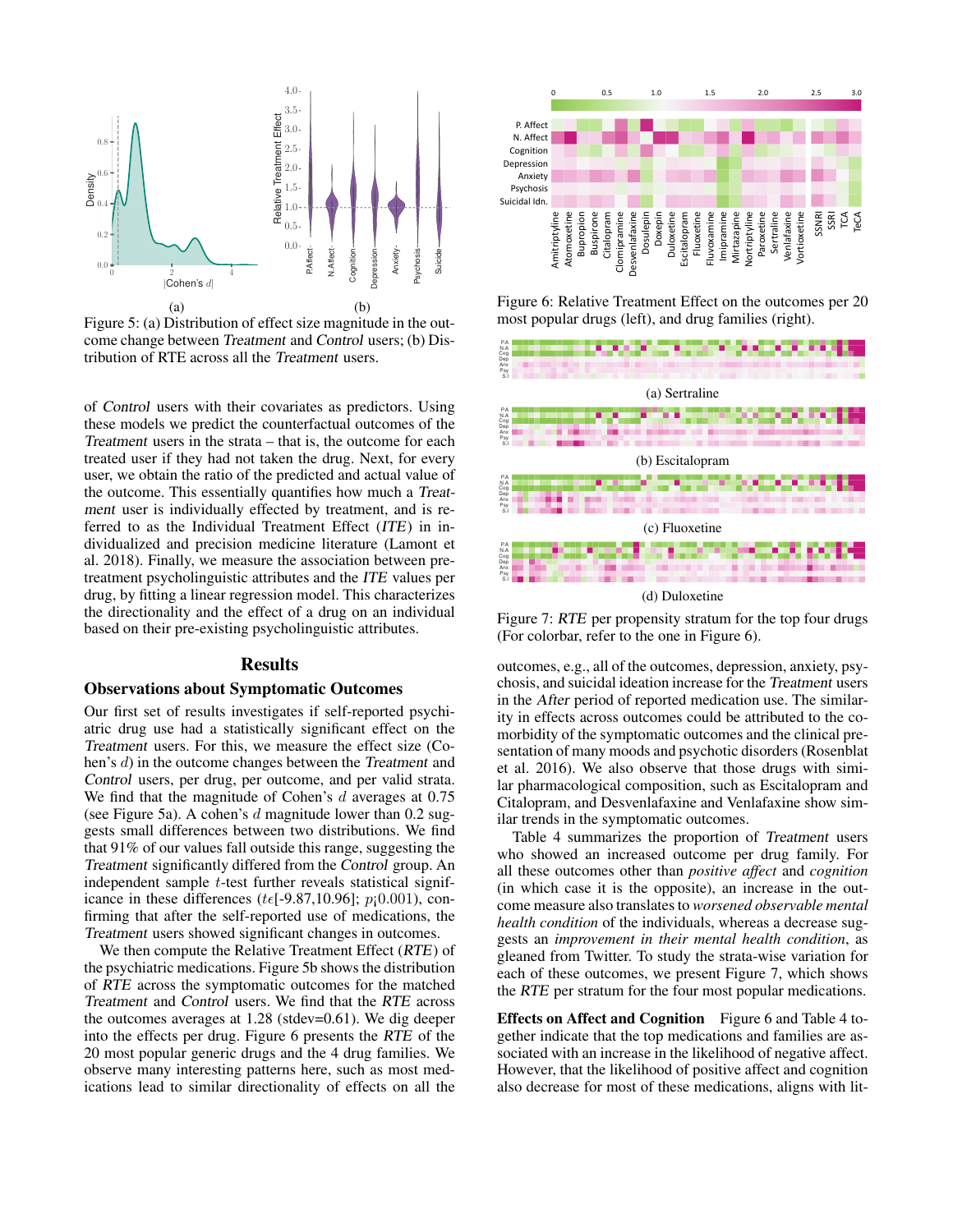| Family Users P.A N.A Cog. Dep. Anx. Psy. S.I |  |  |                                                                                                                                      |  |
|----------------------------------------------|--|--|--------------------------------------------------------------------------------------------------------------------------------------|--|
| SNRI                                         |  |  | $2535$ $\blacksquare$ 21 $\blacksquare$ 57 $\blacksquare$ 33 $\blacksquare$ 81 $\blacksquare$ 93 $\blacksquare$ 76 $\blacksquare$ 83 |  |
| SSRI                                         |  |  | 16388 19 59 30 78 98 79 79 94                                                                                                        |  |
| TCA                                          |  |  | $2535 = 47$ $- 0.52 = 51$ $- 35$ $- 62$ $- 33$ $- 36$                                                                                |  |
| TeCA                                         |  |  | 763 113 55 25 17 24 23 18                                                                                                            |  |
|                                              |  |  |                                                                                                                                      |  |

Table 4: Outcome measures per drug family, showing the percentage of users in strata showing RTE greater than 1.

erature about the inverse relationship observed in the occurrence of these attributes and mental health symptoms (Pennebaker, Mehl, and Niederhoffer 2003). Among the drug families, we find that the TCAs show the greatest improvement in these measures, with about half of their users showing increased positive affect and cognition.

Next, Figure 7 shows that these outcome measures decrease mostly in the lower-valued strata and increase in the higher valued ones (Figure 7). Note that these measures are not mutually exclusive. That is, an individual can see both increasing positive affect and increasing negative affect if they are using more affective words overall. The higher strata included users who typically showed lower affect and cognition than the rest (see Figure 4). Together, our findings suggest that the self-reported use of these medications is associated with ineffective (or worsening) effects on individuals with lower affective expressiveness and cognitive processing. Interestingly, these symptoms are also comorbid with mood disorders (Rosenblat et al. 2016), and the observed ineffectiveness of the drugs is likely influenced by the severity of their mental illness. However, to disentangle that requires further investigation, beyond the scope of our work.

Effects on Depression, Anxiety, Psychosis, and Suicidal Ideation For these second set of outcomes, we observe varied changes across medications. We observe that reported use of most of the medications are associated with worsening of these outcomes. These also include the most popular medications such as Sertraline, Escitalopram, and Fluoxetine. All of these are classified as SSRIs—the family which shows the most worsening in these outcomes among the drug families. In fact, our dataset reveals that within SSRIs, over 90% of the users were in strata that showed increased anxiety and suicidal ideation. On the other hand, we find improving symptoms in TCAs such as Dosulepin, Imipramine, and Clomipramine. From the perspective of drug families, the TCAs and the TeCAs show the greatest improving effects, with the majority of their users belonging to strata with decreased effects in the outcome measures.

Although most medications show similar effects at an aggregated level, we find differences in their strata-wise effects distributions (Figure 7). For example, in case of Duloxetine, we find minimal effects in the middle region, the one that showed high cognition (Figure 4). In contrast, Fluoxetine showed improving effects in a few lower valued strata. This observation—that the strata-wise effects can be different, inspired our next set of post-hoc analyses, wherein we examine individual-specific effects and drug-specific changes associated with the reported use of the medications.

### Understanding Individual-Treatment Effects

To understand how pre-treatment psycholinguistic signals correlate with post-treatment response to the drugs, we ex-

| <b>Attribute</b>            | <b>Coefficient</b>   | <b>Attribute</b>     | <b>Coefficient</b> |  |  |  |
|-----------------------------|----------------------|----------------------|--------------------|--|--|--|
| Sertraline                  |                      | Fluoxetine           |                    |  |  |  |
| Past Tense                  | 0.52                 | Cognitive Mech.      | 0.35               |  |  |  |
| Tentativeness               | 0.35                 | <b>Present Tense</b> | 0.34               |  |  |  |
| 1 <sup>st</sup> P. Singular | $\blacksquare$ -0.18 | Relative             | 0.31               |  |  |  |
| Aux. Verbs                  | $-0.23$              | Percept              | 0.30 ا             |  |  |  |
| Cognitive Mech.             | $-0.25$              | Conjunction          | ∎-0.10             |  |  |  |
| Escitalopram                |                      | Duloxetine           |                    |  |  |  |
| Article                     | 0.22                 | Cognitive Mech.      | 0.46               |  |  |  |
| $1st$ P. Singular           | ∣0.10                | Relative             | 0.44               |  |  |  |
| Social                      | $-0.07$              | $1st$ P. Singular    | 0.41               |  |  |  |
| Bio                         | $-0.13$              | Social               | $-0.20$            |  |  |  |
| Person                      | $-0.18$              | Work                 | $-0.26$            |  |  |  |

Table 5: Individual Treatment Effects: Relationship between pre-treatment attributes and improvement coefficient (Positive indicates *improvement*, Negative indicates *worsening*).

amine the effects at the individual level. For every Treatment user, we obtained their Individual Treatment Effect (ITE) values for all outcomes. Next, we fit several linear regression models per psychiatric medication to obtain the relationship between the ITEs and the psycholinguistic (LIWC) attributes of the users who reported using the medication. To simplify interpretability, corresponding to every psycholinguistic attribute, we averaged the coefficients of outcomes (preserving their directionality of improvement). For the four most popular drugs, Table 5 reports the coefficients of five psycholinguistic attributes with the greatest magnitudes in improvement or worsening. We summarize a few distinct patterns below, noted by our clinician coauthor to be most salient, based on the clinical literature and experience:

For Sertraline, the use of first person singular and auxiliary verb shows negative coefficients, indicating that this drug might not be effective in those with greater preoccupation and self-attentional focus—the known characteristics of these two attribute usage, typically prevalent in depressed individuals (De Choudhury et al. 2013). In contrast, Escitalopram and Duloxetine shows better efficacy in those individuals who have greater pre-occupation and lower social integration. Similarly, Fluoxetine and Duloxetine shows better efficacy in those individuals with greater usage of cognitive words—typically those who show lower cognitive impairment, but Sertraline shows the opposite effect in them.

### **Discussion**

Our work presents two significant contributions: 1) By detecting the effects of drug use and that these changes are sensitive to drug families, we show a proof of concept that social media is useful as an effective sensor to scalably detect behavioral changes in individuals who initiate treatment via (self-reported) use of psychiatric medication; and 2) our empirical findings include the discovery that people's online behaviors change in some unexpected ways following drug intake, and these may differ from the named side-effects of these drugs. We discuss the significance and implications of these contributions in the remainder of this section.

#### Contextualizing the Findings in Psychiatry

As highlighted earlier, there are complexities in determining the effects of psychiatric medications in individuals; but at the same time, there are discrepancies in the claims made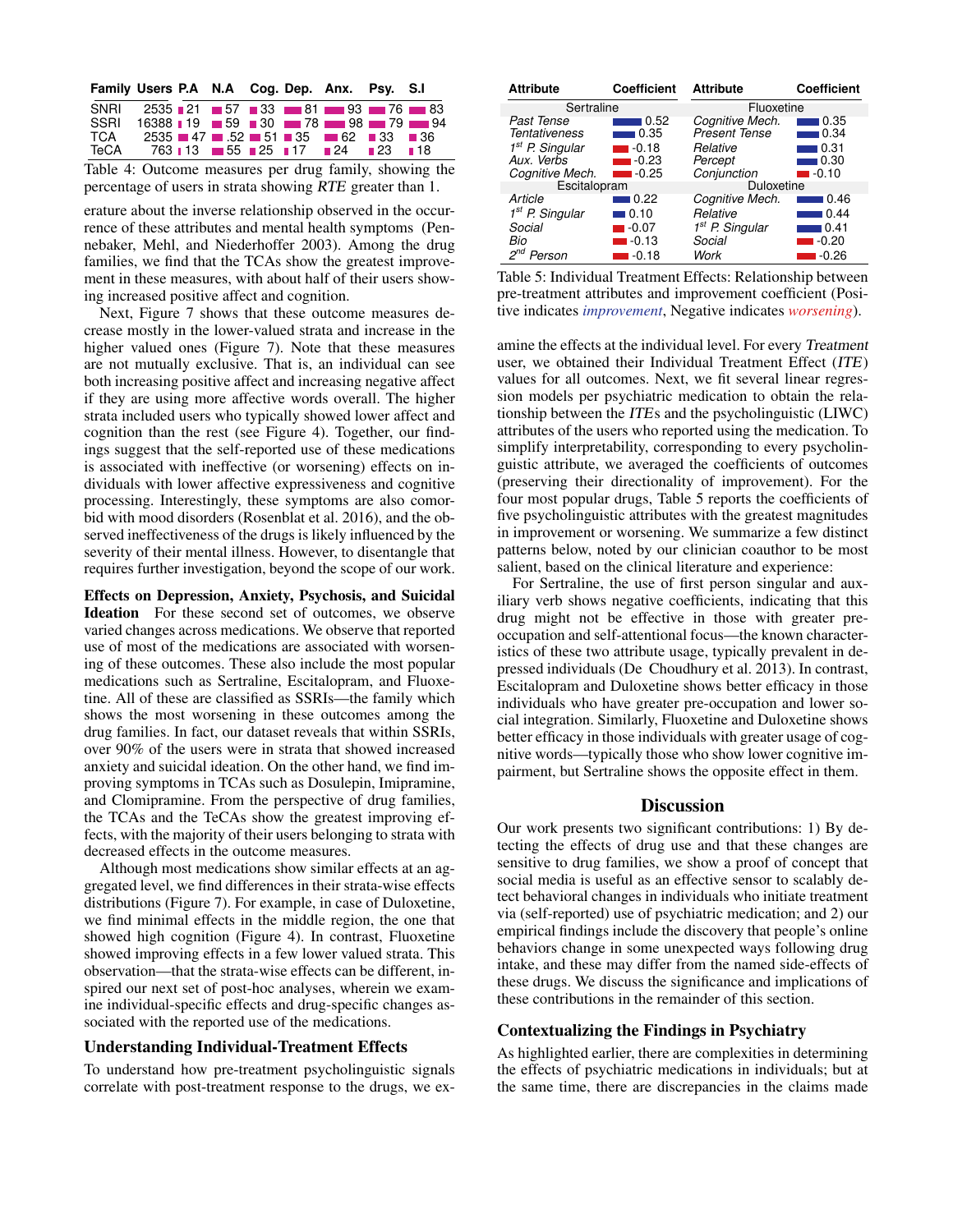by clinical studies. For example, Geddes et al. found no major differences in the efficacy of SSRIs and TCAs, whereas other studies found one kind to perform better than others (Cipriani et al. 2018). Other studies found placebos or non-pharmacological care to have outperformed certain antidepressants (Szegedi et al. 2005). These conflicting findings in the literature prevent us from drawing conclusive claims about the validity of our findings.

From the perspective of clinical literature, our results offer varied interpretations. Figure 6 indicates a small impact of antidepressants on cognitive symptoms—an observation consistent with clinical experience and studies (Rosenblat et al., 2016). It is more difficult to explain the variable impact of the drugs on depressive symptoms. For instance, in our post-hoc analysis, Sertraline showed poor effects for individuals exhibiting attributes of depression, despite clinical evidence suggesting the opposite. On the other hand, Duloxetine was associated with positive symptomatic outcomes, as also found in clinical studies (Cipriani et al. 2018). Nevertheless, that these antidepressants have varying effects on individuals across strata finds support in clinical trials which report varying efficacy of antidepressants on different cohorts (Coupland et al. 2011)

Notwithstanding these varied findings, our work highlights the potential of older antidepressants. While TCAs (Imipramine, Clomipramine) are not often prescribed today because of serious toxicity issues that may be fatal in overdose (Kerr, McGuffie, and Wilkie 2001), our results demonstrate their effectiveness with the most favorable responses reported, compared to the other classes of anti-depressants.

## Clinical Implications

Patient-Centered Approach to Pharmacological Care Our findings show that social media can provide valuable complementary insights into the effects of psychiatric drugs. This can complement clinical trials, allowing observations in larger populations and over longer time spans. Further, in psychiatry, medications are still prescribed by trial-anderror, or based on side effect profiles of these medications (Trivedi et al. 2006). Our analysis of individual treatment effects shows that the pre-treatment signals of mental health states appear to be linked to or predictive of individual drug success, raising the possibility of using such signals for precision psychiatry (Vieta 2015). While we use social media to demonstrate that this relationship exists, other sources of mental health signals might be used to complement our analyses, that are reliable and more broadly available.

Drug Repurposing Our results offer a novel opportunity to advance drug repurposing. Presently the pipeline for new pharmacological agents for mental illnesses is sparse (Dubovsky 2018), apart from ongoing research on ketamine and other potential new antidepressants (Dubovsky 2018). Drug repurposing— finding new clinical applications for currently approved medications, offering the potential of low cost and quicker to market treatments (Corsello et al. 2017). So far drug repurposing efforts in psychiatric illnesses like depression have focused on biological targets (Powell et al. 2017); this is the first research to explore how social media may serve to identify novel targets as well. Further, although these approaches have been successful in identifying plausible repositioning candidates, a key challenge is providing direct evidence of candidate efficacy in people, rather than relying on surrogate biomarkers or indirect evidence. Our methods highlight how large quantities of real-time data can offer low cost and high volume assessments of people's own reports and perceptions related to antidepressants' use.

## Technological Implications

Technologies for Regulatory Bodies Our results offer an important tool in generating "real-world evidence" for incorporation into technologies that can be used by regulatory bodies like the FDA. The FDA seeks to advance its approach to regulate and rely more on real-world evidence in addition to pre-market clinical studies data. As the FDA currently writes its novel digital health software program certification plan, where medical software such as smartphone applications will receive FDA approval without extensive clinical research—it has stated that a key component is stated to be "monitoring real-world performance", though noting that they are still "considering how to best work to collect and interpret information about the product's safety and effectiveness" (*fda.gov*). This paper offers a novel technological approach that may meet the evolving needs of the FDA, by being able to identify the uses and effects of various medication as self-reported by people on social media.

Technologies for Drug Safety Surveillance From a public health perspective, our methods offer the potential to build technologies that surface early warning signs of adverse effects related to psychiatric drug use. The FDA's current Sentinel Initiative which aims to apply big data methods to medical claims data from over 5.5 billion patient encounters in an effort to flag previously unrecognized drug safety issues and tackle issues of under-reporting of drug effects, has still not superseded traditional reporting directly from physicians or pharmaceutical companies (Kuehn 2016). The data gathered in this paper–even if it only represents a subpopulation of those who use social media, offers a new lens onto specific groups of people who may have less or more extreme reactions to medications. Including this information in technologies for drug safety monitoring can thus complement traditional sources, and improve awareness regarding emerging safety issues in a spontaneous fashion —serving as sentinels prompting further exploration in pharmacovigilance research.

Technologies to Support Digital Therapeutics Psychiatrists' view and knowledge of a patient's health is often limited to self-reports and information gathered during in-person therapeutic visits (Vieta 2015). This paper provides a new source of collateral information to support digital therapeutics (Fisher and Appelbaum 2017) and enhance evidence-based, personalized pharmacological treatment. Specifically, it reveals the potential to build technologies that can augment information seeking practices of clinicians. E.g., with patient consent, clinicians can learn about the specific effects and symptomatic expressions shared by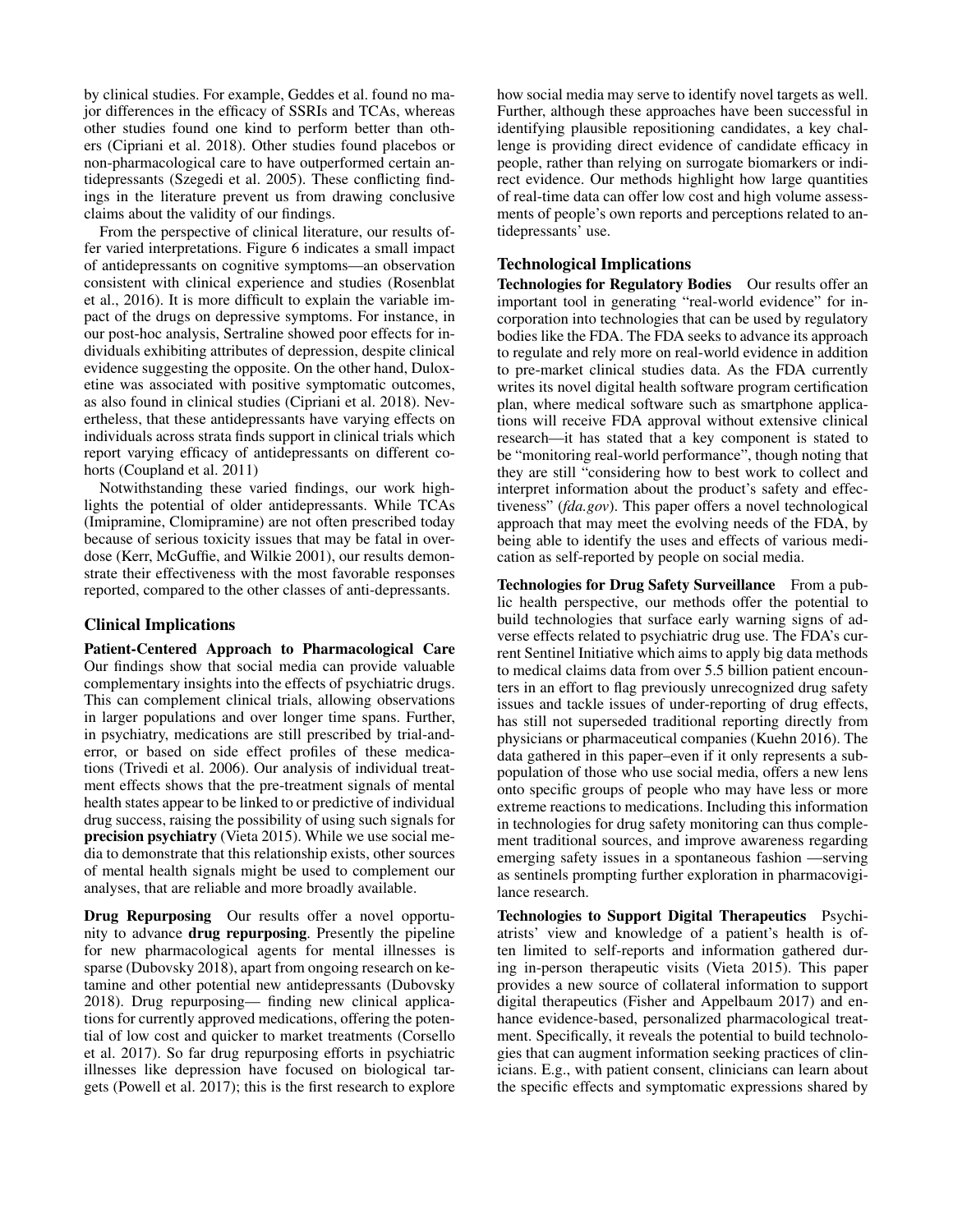patients in the natural course of their lives, and beyond the realms of the therapeutic setting. Further, the awareness of the effects of psychiatric medications in specific patients can lead to improved toxicovigilance related interventions. Further, given the risks posed by prescription drug overdose and abuse (McKenzie and McFarland 2007), increased and finergrained awareness of the effects of psychiatric medications in specific patients as well as identifying any medication abuse patterns can lead to improved toxicovigilance related interventions.

## Policy and Ethics

Despite the potential highlighted above to build novel technologies for regulatory authorities, guidelines on how social media signals should be handled, and their use in the surveillance of the effects of drugs do not yet exist. Although the FDA has released two guidelines on the use of social media for the risk-benefit analysis of prescription drugs (Sarker et al. 2015), they focus on product promotion and "do not establish legally enforceable rights or responsibilities" (FDA 2014). Therefore, the potential (unintended) negative consequences of this work must be considered.

Note that the clinical and technological implications rest upon the names of the medications not being anonymized. We recognize that this surfaces new ethical complexities. For example, while understanding what medications work for which individuals may facilitate "patient-centered" insurance coverage decisions, it can also be (mis)used to decline coverage of specific drugs resulting in "health inequality". Additionally, patients may blindly adopt these findings creating tension in their therapeutic relationship with their clinicians, causing a decrease in medication adherence. We suggest further research investigating and mitigating such potential unintended consequences of the work.

## Limitations and Conclusion

We recognize that this study suffers from limitations, and some of these suggest promising directions for future work. Our results on the varied effects of psychiatric medications are likely to be influenced by *selection bias* in those who choose to publicly self-report their medication use on social media. This is especially true given the stigma around mental illness (Corrigan 2004), which is a known obstacle to connecting individuals with mental healthcare. We cannot verify if self-reports of medication use corresponded to their actual use (Ernala et al. 2019). Therefore, the users in our data who chose to self-report their medication usage may represent unique populations with lowered inhibitions. Self-report bias further complicates the types of effects that we observed—different individuals respond differently, as shown in our results, however, our observations are limited to only the types of effects that characterize the individuals in our data. For these same reasons of sampling bias, *we caution against drawing population-wide generalizations* of the effects of psychiatric medication usage.

Despite adopting a causal framework that minimizes confounding effects, *we cannot establish true causality*, and our results are plausibly influenced by the severity in the clinical condition of the individuals. While we considered many

confounders in our propensity score matching approach, there are other latent factors that could impact the effects considered here; e.g., duration, history, dosage, and compliance of using self-reported medications; additional medications or adjuvant treatments one might be using. Further, future work can adopt methods such as location-based filtering to better account for geo-cultural and linguistic confounds. Additionally, self-reporting bias about medications can lead to treatment leakage, where some control individuals may be taking medications, but not mentioning it on Twitter.

*Our work is not intended as a replacement for clinical trials.* In fact, social media lacks many features that clinical trials possess. First, we do not have the notion of a placebo, used to eliminate the confound that simply the perception of receiving a treatment produces non-specific effects. Second, even though we match users based on several characteristics, we do not pre-qualify individuals as potential beneficiaries of a medication. Last, social media analysis does not allow us to closely monitor the treatment, unlike a clinical trial, which results in high variance in the number of measurements that each individual contributes.

Despite corroboration by a psychiatrist, we are limited by what can be observed from an individual's social media data. Without complementary offline information (e.g., the people's physiologies), we cannot ascertain the clinical nature of the mental health outcomes in our data. Further, the symptomatic outcomes themselves, such as measures of depression or suicidal ideation, need additional clinical validation, e.g., based on DSM-5 criteria (APA and others 2013), or the Research Domain Criteria (RDoC) introduced by the National Institutes of Mental Health (Insel et al. 2010). *Without dampening the clinical potentials, we caution against making direct clinical inferences.* Still, while we acknowledge that the medical community rarely adopts the most innovative approaches for immediate use, this work can inspire replication studies in patient populations.

In conclusion, our work represents a novel dynamic viewpoint onto mental health— limitations notwithstanding, it captures the real-time variation and accounts for dynamic systems theory, network theory, and instability mechanisms (Nelson et al. 2017). Such a new window onto the field clearly contrasts the traditional static viewpoint on the effects of psychiatric medications. It warrants further research in this evolving space and opens up interesting opportunities beyond existing reporting methodologies.

## Acknowledgement

We thank the members of the Social Dynamics and Wellbeing Lab at Georgia Tech for their valuable feedback. Saha and De Choudhury were partly supported by NIH grant #R01GM112697. Torous was supported by a patientoriented research career development award (K23) from NIMH #1K23MH116130-01. Abrahao was supported by a National Natural Science Foundation of China (NSFC) grant #61850410536 and developed part of this research while affiliated with Microsoft Research AI, Redmond.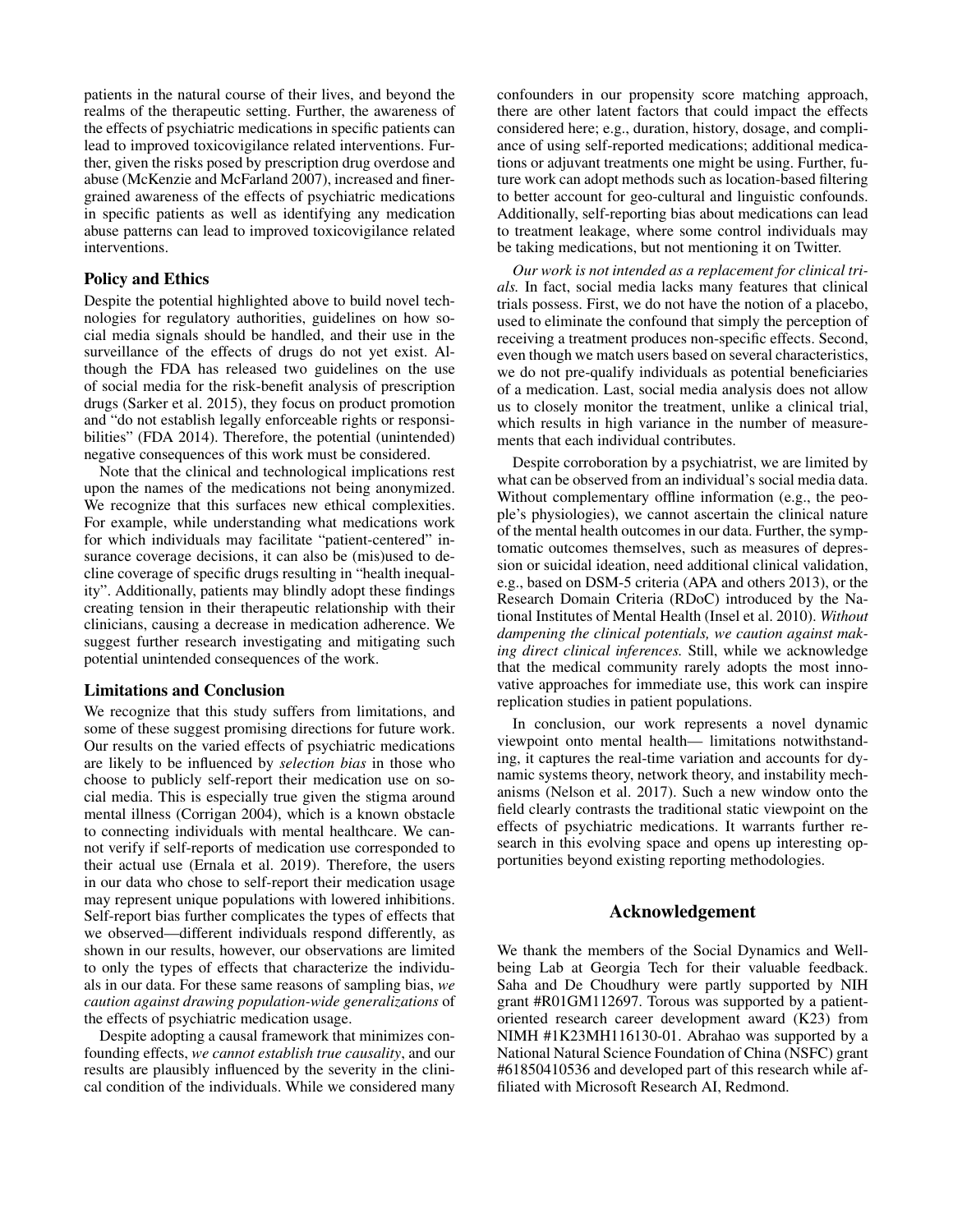## References

APA, et al. 2013. *Diagnostic and statistical manual of mental disorders, (DSM-5)*. American Psychiatric Pub.

Bagroy, S.; Kumaraguru, P.; and De Choudhury, M. 2017. A social media based index of mental well-being in college campuses. In *Proc. CHI*.

Barchas, J., and Altemus, M. 1999. Monoamine hypotheses of mood disorders. *Basic Neurochemistry*.

Birnbaum, M. L.; Ernala, S. K.; Rizvi, A. F.; De Choudhury, M.; and Kane, J. M. 2017. A collaborative approach to identifying social media markers of schizophrenia by employing machine learning and clinical appraisals. *J Med Internet Res*.

Blanco, C.; Okuda, M.; Wright, C.; Hasin, D. S.; Grant, B. F.; Liu, S.-M.; and Olfson, M. 2008. Mental health of college students and their non-college-attending peers: results from the national epidemiologic study on alcohol and related conditions. *Arch Gen Psy*.

Bull, S. A.; Hu, X. H.; Hunkeler, E. M.; Lee, J. Y.; Ming, E. E.; Markson, L. E.; and Fireman, B. 2002. Discontinuation of use and switching of antidepressants: influence of patient-physician communication. *Jama*.

Burnap, P.; Colombo, W.; and Scourfield, J. 2015. Machine classification and analysis of suicide-related communication on twitter. In *Proc. ACM conference on hypertext & social media*.

Chancellor, S.; Lin, Z.; Goodman, E. L.; Zerwas, S.; and De Choudhury, M. 2016. Quantifying and predicting mental illness severity in online pro-eating disorder communities. In *Proceedings of the 19th ACM Conference on Computer-Supported Cooperative Work & Social Computing*, 1171–1184. ACM.

Chancellor, S.; Nitzburg, G.; Hu, A.; Zampieri, F.; and De Choudhury, M. 2019. Discovering alternative treatments for opioid use recovery using social media. In *Proc. CHI*.

Chandrasekharan, E.; Samory, M.; Jhaver, S.; Charvat, H.; Bruckman, A.; Lampe, C.; Eisenstein, J.; and Gilbert, E. 2018. The internet's hidden rules: An empirical study of reddit norm violations at micro, meso, and macro scales. *PACM HCI* (CSCW).

Cipriani, A.; Furukawa, T. A.; Salanti, G.; Geddes, J. R.; Higgins, J. P.; Churchill, R.; Watanabe, N.; Nakagawa, A.; Omori, I. M.; McGuire, H.; et al. 2009. Comparative efficacy and acceptability of 12 new-generation antidepressants: a multiple-treatments metaanalysis. *The lancet* 373(9665):746–758.

Cipriani, A.; Furukawa, T. A.; Salanti, G.; Chaimani, A.; Atkinson, L. Z.; Ogawa, Y.; Leucht, S.; Ruhe, H. G.; Turner, E. H.; Higgins, J. P.; et al. 2018. Comparative efficacy and acceptability of 21 antidepressant drugs for the acute treatment of adults with major depressive disorder: a systematic review and network meta-analysis. *The Lancet* 391(10128):1357–1366.

Coppersmith, G.; Harman, C.; and Dredze, M. 2014. Measuring post traumatic stress disorder in twitter. In *ICWSM*.

Corrigan, P. 2004. How stigma interferes with mental health care. *American Psychologist* 59(7):614.

Corsello, S. M.; Bittker, J. A.; Liu, Z.; Gould, J.; McCarren, P.; Hirschman, J. E.; Johnston, S. E.; Vrcic, A.; Wong, B.; Khan, M.; et al. 2017. The drug repurposing hub: a next-generation drug library and information resource. *Nature medicine* 23(4):405.

Coupland, C.; Dhiman, P.; Morriss, R.; Arthur, A.; Barton, G.; and Hippisley-Cox, J. 2011. Antidepressant use and risk of adverse outcomes in older people: population based cohort study. *Bmj*.

De Choudhury, M.; Gamon, M.; Counts, S.; and Horvitz, E. 2013. Predicting depression via social media. In *ICWSM*.

De Choudhury, M.; Kiciman, E.; Dredze, M.; Coppersmith, G.; and Kumar, M. 2016. Discovering shifts to suicidal ideation from mental health content in social media. In *CHI*.

Dos Reis, V. L., and Culotta, A. 2015. Using matched samples to estimate the effects of exercise on mental health from twitter.

Dubovsky, S. L. 2018. What is new about new antidepressants? *Psychotherapy and psychosomatics*.

Dutta, S.; Ma, J.; and De Choudhury, M. 2018. Measuring the impact of anxiety on online social interactions. In *ICWSM*.

Ernala, S. K.; Rizvi, A. F.; Birnbaum, M. L.; Kane, J. M.; and De Choudhury, M. 2017. Linguistic markers indicating therapeutic outcomes of social media disclosures of schizophrenia. *CSCW*.

Ernala, S. K.; Birnbaum, M. L.; Candan, K. A.; Rizvi, A. F.; Sterling, W. A.; Kane, J. M.; and De Choudhury, M. 2019. Methodological gaps in predicting mental health states from social media: Triangulating diagnostic signals. In *ACM CHI*.

FDA, et al. 2014. Guidance for industry: internet/social media platforms with character space limitations; presenting risk and benefit information for prescription drugs and medical devices.

Fisher, C. E., and Appelbaum, P. S. 2017. Beyond googling: The ethics of using patients' electronic footprints in psychiatric practice. *Harvard review of psychiatry* 25(4):170–179.

Frommer, D. A.; Kulig, K. W.; Marx, J. A.; and Rumack, B. 1987. Tricyclic antidepressant overdose: a review. *Jama*.

Gaur, M.; Kursuncu, U.; Alambo, A.; Sheth, A.; Daniulaityte, R.; Thirunarayan, K.; and Pathak, J. 2018. Let me tell you about your mental health!: Contextualized classification of reddit posts to dsm-5 for web-based intervention. In *Proceedings of the 27th ACM International Conference on Information and Knowledge Management*, 753–762. ACM.

Geddes, J.; Freemantle, N.; Mason, J.; Eccles, M.; and Boynton, J. 2000. Selective serotonin reuptake inhibitors (ssris) versus other antidepressants for depression. *Cochrane Database Syst Rev*.

Gillman, P. K. 2007. Tricyclic antidepressant pharmacology and therapeutic drug interactions updated. *Br. J. Pharmacol.*

Hannan, E. L. 2008. Randomized clinical trials and observational studies: guidelines for assessing respective strengths and limitations. *JACC: Cardiovascular Interventions* 1(3):211–217.

Harpaz, R.; DuMouchel, W.; Schuemie, M. J.; Bodenreider, O.; Friedman, C.; Horvitz, E.; et al. 2017. Toward multimodal signal detection of adverse drug reactions. *J. Biomed. Inform.*

Hasin, D. S.; Goodwin, R. D.; Stinson, F. S.; and Grant, B. F. 2005. Epidemiology of major depressive disorder: results from the national epidemiologic survey on alcoholism and related conditions. *Arch. Gen. Psychiatry*.

Imbens, G. W., and Rubin, D. B. 2015. *Causal inference in statistics, social, and biomedical sciences*. Cambridge.

Insel, T.; Cuthbert, B.; Garvey, M.; Heinssen, R.; Pine, D. S.; Quinn, K.; Sanislow, C.; and Wang, P. 2010. Research domain criteria (rdoc): toward a new classification framework for research on mental disorders.

Kerr, G.; McGuffie, A.; and Wilkie, S. 2001. Tricyclic antidepressant overdose: a review. *Emergency Medicine Journal*.

Kiciman, E.; Counts, S.; and Gasser, M. 2018. Using longitudinal social media analysis to understand the effects of early college alcohol use. In *ICWSM*.

Klein, A.; Sarker, A.; Rouhizadeh, M.; O'Connor, K.; and Gonzalez, G. 2017. Detecting personal medication intake in twitter: An annotated corpus and baseline classification system. *BioNLP 2017*.

Kuehn, B. M. 2016. Fdas foray into big data still maturing. Jama.